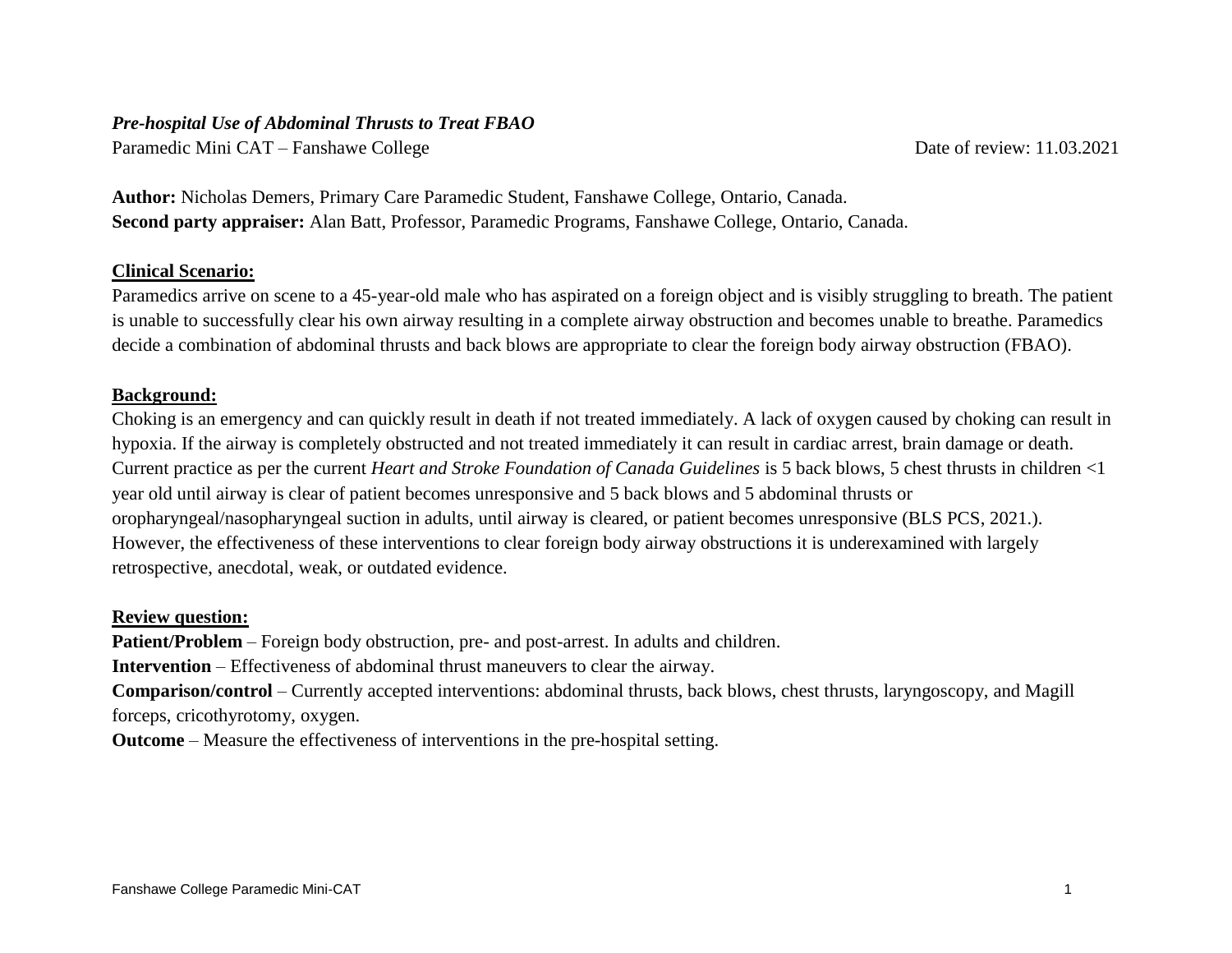## **Search strategy (Basic):** PubMed and CINHAL.

Choking OR foreign body OR foreign-body airway obstruction OR FBAO OR foreign body airway obstruction OR airway obstruction OR foreign body airway

# **AND**

Abdominal thrust maneuver OR abdominal thrust OR Heimlich OR Heimlich maneuver

# **AND**

Effectiveness

## **AND**

For PubMed: ((y\_10[Filter]) AND (english[Filter])) For CINAHL: 20110101-20201231; Peer Reviewed; Research Article Modes – Boolean operators

**Limits:** Limited to English literature, published within the last 10 years.

### **Search results:**

**PubMed –** 44 **CINHAL –** 50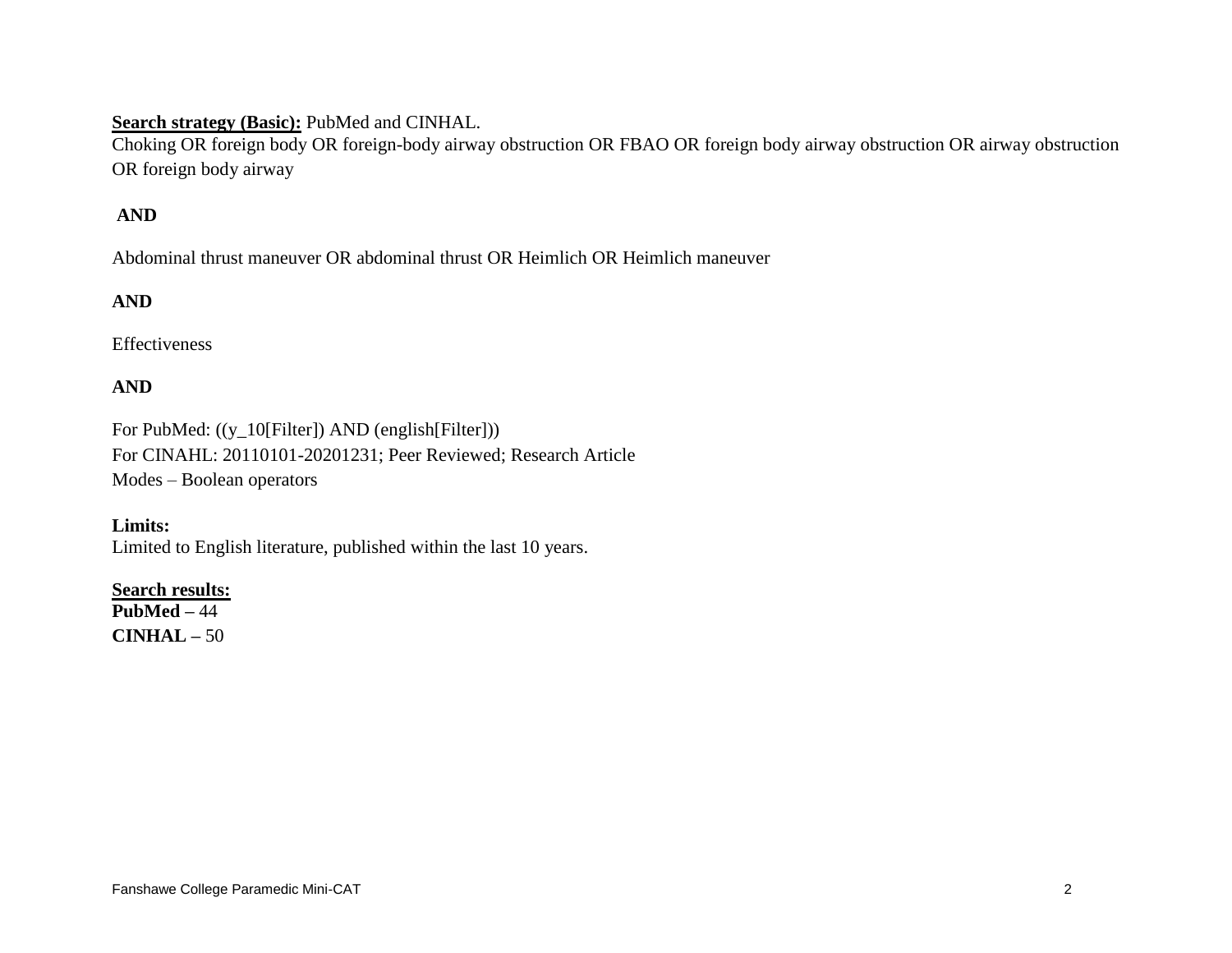# **Included for review:**

*Table 1. Critical Appraisal of Included Papers*

| Title, author, year                                                                                                                                                                                  | Study design &                                               | <b>Population</b>                                                                                     | <b>Intervention</b>                                                                                                                                                                                                                                                                                                | <b>Outcomes</b>                                                                                                               | <b>Results</b>                                                                                                                                                                                                                                                                                                                                                                   | <b>Weaknesses &amp;</b>                                                                                                                                                                                                                                                                                                                                                                                                                                                                         |
|------------------------------------------------------------------------------------------------------------------------------------------------------------------------------------------------------|--------------------------------------------------------------|-------------------------------------------------------------------------------------------------------|--------------------------------------------------------------------------------------------------------------------------------------------------------------------------------------------------------------------------------------------------------------------------------------------------------------------|-------------------------------------------------------------------------------------------------------------------------------|----------------------------------------------------------------------------------------------------------------------------------------------------------------------------------------------------------------------------------------------------------------------------------------------------------------------------------------------------------------------------------|-------------------------------------------------------------------------------------------------------------------------------------------------------------------------------------------------------------------------------------------------------------------------------------------------------------------------------------------------------------------------------------------------------------------------------------------------------------------------------------------------|
| "Choking on a foreign<br>body: A physiological<br>study of the<br>effectiveness of<br>abdominal thrust<br>manoeuvres to<br><i>increase thoracic</i><br>pressure."<br>M. Pavitt, L., et al.<br>(2017) | <b>LOE</b><br>Quantitative<br>$study -$<br>Controlled trial. | 4 adult male<br>researchers ages<br>$(46-74)$ and<br>body mass index<br>$(BMI)$ (25-26)<br>$kg/m2$ ). | Circumferential<br>'horizontal'<br>abdominal thrust<br>(A).<br>Heimlich<br>manoeuvre $(B)$ .<br>Auto 'upthrust'<br>abdominal thrust<br>(C).<br>Chair thrust (D).<br>Volitional<br>maximal cough<br>and sniff<br>pressures $(E)$ .<br>All performed at<br>functional<br>reserve capacity<br>with airways<br>closed. | Oesophageal<br>(Poes) and<br>gastric (Pgas)<br>balloon catheters<br>used to record<br>pressures<br>generated by<br>maneuvers. | <b>Peak</b><br>oesophageal<br>pressure<br>(Poes):<br>A: $53 \ (\pm 11)$<br>B: 57 $(\pm 17)$<br>C: 74 $(\pm 29)$<br>D: $115 \ (\pm 27)$<br>E: 189 $(\pm 33)$<br>Peak gastric<br>pressure<br>(Pgas):<br>A: $115 \ (\pm 19)$<br>B: $112 \ (\pm 18.5)$<br>C: $100 (\pm 52)$<br>D: $238 \ (\pm 34)$<br>E: $207 (\pm 29)$<br>Values are<br>cmH <sub>2</sub> O and<br>Median $(\pm SD)$ | <b>Strengths</b><br><b>Strengths:</b><br>Presents simple,<br>effective alternatives<br>to Heimlich maneuver<br>in humans.<br><b>Weaknesses:</b><br>All subjects were<br>healthy, non-obese,<br>male, and middle<br>aged. In addition, the<br>sample size was only<br>4. Therefore, data<br>may not be<br>representative of<br>larger populations or<br>varying physical<br>characteristics (i.e.<br>obesity).<br>The study only<br>examined outcomes<br>of thoracic pressure<br>without a FBAO. |
|                                                                                                                                                                                                      |                                                              |                                                                                                       |                                                                                                                                                                                                                                                                                                                    |                                                                                                                               |                                                                                                                                                                                                                                                                                                                                                                                  |                                                                                                                                                                                                                                                                                                                                                                                                                                                                                                 |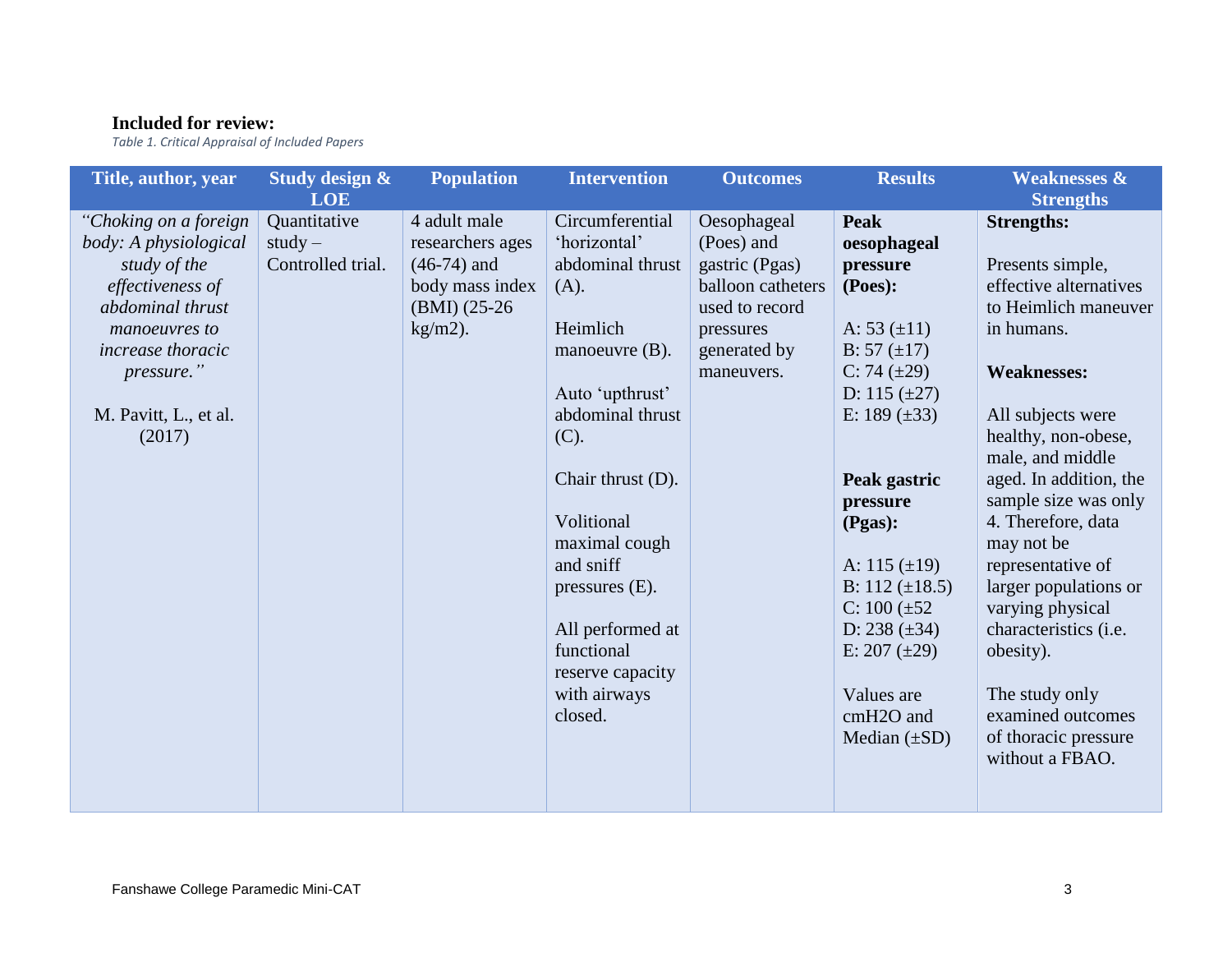| Influence of body      | Quantitative     | Participants: 5  | 5 successive      | Expiratory     | <b>EV</b> without            | <b>Strengths:</b>       |
|------------------------|------------------|------------------|-------------------|----------------|------------------------------|-------------------------|
| position during        | $study -$        | emergency        | compressions      | volume (EV) of | FBAO:                        |                         |
| Heimlich maneuver to   | Controlled trial | physicians with  | were carried out  | manikin        | Standing                     | Examines possible       |
| relieve supralaryngeal | using choking    | Immediate        | (6 times) each in | produced with  | $(0.66 \pm 0.04 \text{ L}),$ | effectiveness of        |
| obstruction: a manikin | simulation       | Cardiac Life     | standing, prone,  | and without a  | Supine - $(1.15 \pm$         | Heimlich maneuver in    |
| study.                 | manikins.        | Support          | and supine        | FBAO (konjac   | $0.10 L$ , and               | different positions in  |
|                        |                  | certification.   | positions.        | jelly).        | Prone – $(0.82 \pm$          | both children and       |
| M. Ichikawa, S. et al. |                  |                  |                   |                | $0.09 L$ ).                  | adults.                 |
| (2017).                |                  | Subjects:        | For children,     | Opened cases   | $(P<0.001)$ .                |                         |
|                        |                  | Laryngeal        | added a supine    | after 5        |                              | <b>Weaknesses:</b>      |
|                        |                  | models of adult  | position with a   | compressions   | <b>Adult:</b>                |                         |
|                        |                  | or children with | pillow under the  | (FBAO          | <b>Opened cases:</b>         | Study conducted on      |
|                        |                  | choking          | back.             | removed). Vs.  | supine (97%),                | manikins, with          |
|                        |                  | simulation       |                   |                | prone $(80\%)$ ,             | different               |
|                        |                  | manikins.        |                   | Unopened cases | Unopened cases:              | physiological           |
|                        |                  |                  |                   | after 5        | standing $(100\%)$           | structure to humans.    |
|                        |                  |                  |                   | compressions   | (all $P < 0.001$ )           | Therefore, difficult to |
|                        |                  |                  |                   | (FBAO not      |                              | determine adverse       |
|                        |                  |                  |                   | removed)       | Child:                       | health outcomes.        |
|                        |                  |                  |                   |                | <b>Opened cases:</b>         |                         |
|                        |                  |                  |                   |                | supine $(63\%)$ ,            | Maneuvers preformed     |
|                        |                  |                  |                   |                | prone (93%),                 | by trained physicians   |
|                        |                  |                  |                   |                | supine with                  | may not be              |
|                        |                  |                  |                   |                | pillow $(77%)$               | representative of       |
|                        |                  |                  |                   |                | Unopened cases:              | other populations       |
|                        |                  |                  |                   |                | standing $(100\%)$           | (i.e., layperson or     |
|                        |                  |                  |                   |                |                              | EMT).                   |
|                        |                  |                  |                   |                |                              |                         |
|                        |                  |                  |                   |                |                              | Konjac jelly used as    |
|                        |                  |                  |                   |                |                              | FBAO may not            |
|                        |                  |                  |                   |                |                              | represent all types of  |
|                        |                  |                  |                   |                |                              | obstructions in         |
|                        |                  |                  |                   |                |                              | larynx.                 |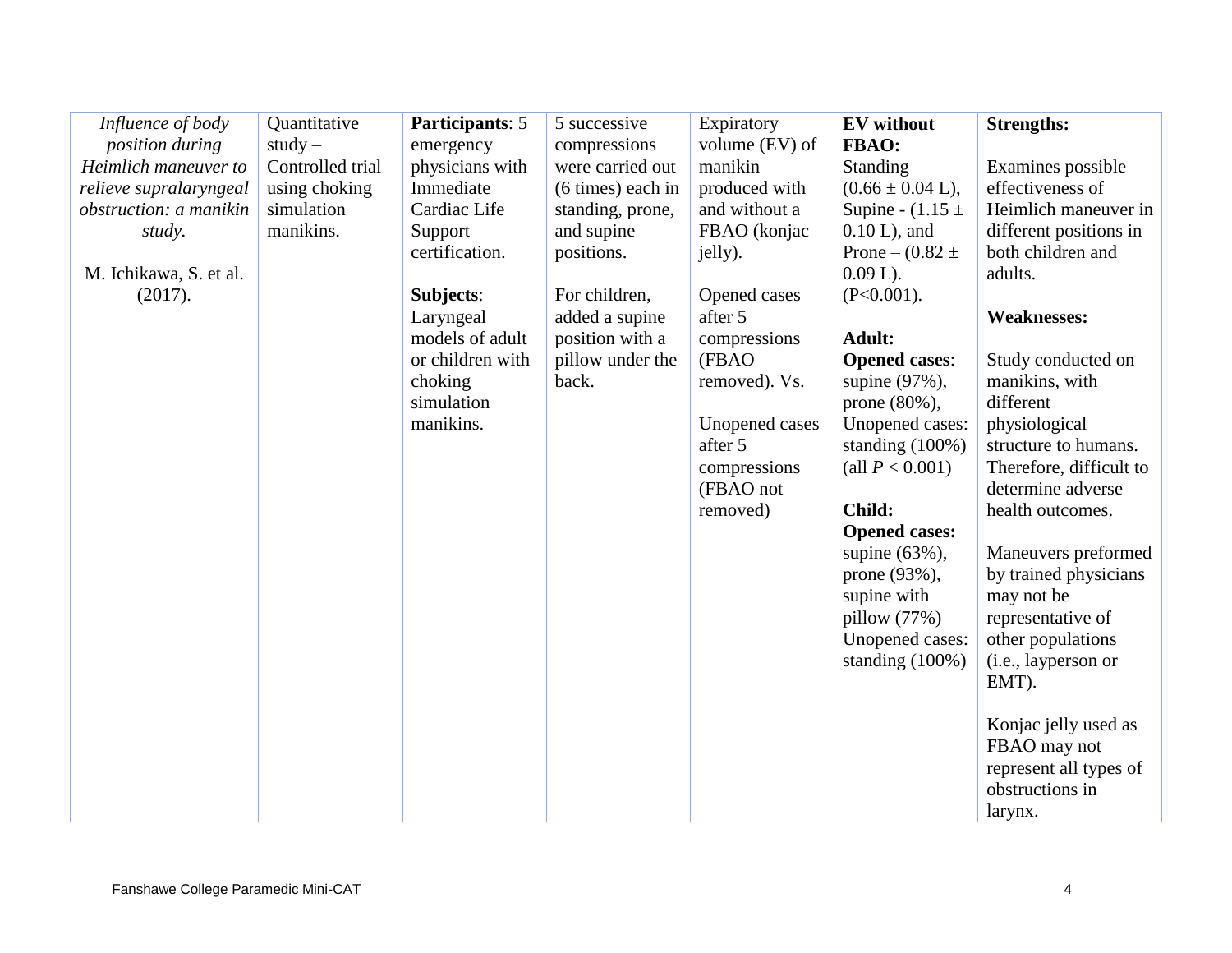| Prehospital removal<br><i>improves neurological</i><br>outcomes in elderly<br>patient with foreign<br>body airway<br>obstruction.<br>Y. Igarashi, S., et al.<br>(2017). | Retrospective<br>observational<br>study at Nippon<br><b>Medical School</b><br>Hospital<br>between 2008-<br>2014. | 155 patients (79<br>men and 76<br>women) with<br>FBAO included<br>based on<br>medical records. | Determine the<br>factors that<br>influence<br>prognosis<br>of FBAO. | Patient<br>outcomes: based<br>on cerebral<br>performance<br>categories.<br>CPC 1 (good<br>recovery) or 2<br>(moderate<br>disability), 3<br>(severe)<br>disability), 4<br>(vegetative<br>state), or 5<br>(death).<br>A P value of $\lt$<br>$0.05$ was<br>considered<br>statistically<br>significant. | 19 patients<br>treated by<br>bystanders on<br>scene.<br>22 patients<br>treated by<br>EMT's on scene.<br>114 patients<br>were transferred<br>to hospital.<br>CPC 1 (14.2%)<br>CPC 2 (6.5%)<br>CPC 3 (7.7%)<br>CPC 4 (14.8%)<br>CPC 5 (56.8%)<br>Successfully<br>removed by<br>Heimlich<br>maneuver $= 10$ .<br>Favorable<br>outcome noted<br>in patients with<br>witness on scene<br>$(68.8\%$ vs.<br>$44.7\%$ , P =<br>$0.0154$ ) and<br>those treated on<br>scene. | <b>Strengths:</b><br>Good inclusion and<br>exclusion criteria to<br>find human patients<br>diagnosed with<br>FBAO.<br>Able to analyze<br>specific patient<br>outcomes based on<br>medical records.<br><b>Weaknesses:</b><br>Data is from a single<br>medical institution in<br>Japan and may not<br>represent all patients<br>with FBAO. Data<br>does not include<br>patients who were<br>successfully treated<br>for FBAO and did not<br>activate emergency<br>services.<br>Data is almost<br>exclusively from<br>elderly patients and<br>may not be<br>representative of<br>FBAO in pediatric<br>patients. |
|-------------------------------------------------------------------------------------------------------------------------------------------------------------------------|------------------------------------------------------------------------------------------------------------------|------------------------------------------------------------------------------------------------|---------------------------------------------------------------------|-----------------------------------------------------------------------------------------------------------------------------------------------------------------------------------------------------------------------------------------------------------------------------------------------------|---------------------------------------------------------------------------------------------------------------------------------------------------------------------------------------------------------------------------------------------------------------------------------------------------------------------------------------------------------------------------------------------------------------------------------------------------------------------|--------------------------------------------------------------------------------------------------------------------------------------------------------------------------------------------------------------------------------------------------------------------------------------------------------------------------------------------------------------------------------------------------------------------------------------------------------------------------------------------------------------------------------------------------------------------------------------------------------------|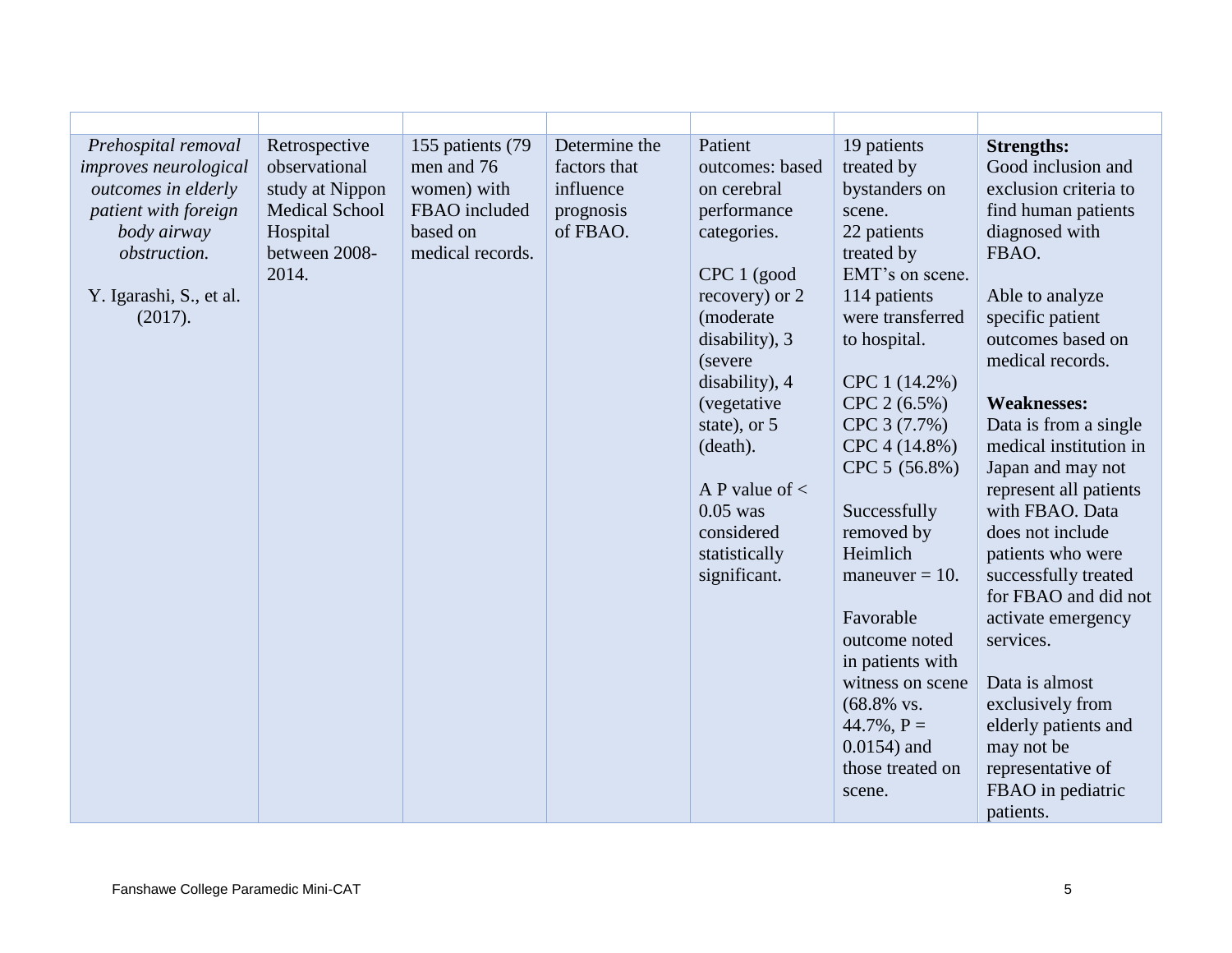|  |  |  |  | No data available on<br>the exact time of<br>FBAO or treatment. |
|--|--|--|--|-----------------------------------------------------------------|
|--|--|--|--|-----------------------------------------------------------------|

#### **Comments:**

After removing duplicates and irrelevant research papers only 3 were maintained for use in this review. These included evidence for/or against the use of abdominal thrusts. Several review papers were also papers excluded to ensure the use of modern primary research studies. Overall, based on my database searches there is a significant lack of modern research within this field of study, making finding research papers with strong or even moderate evidence difficult.

#### **Considerations:**

Despite current *Heart and Stroke Foundation of Canada Guidelines* practices in Ontario to clear FBAO the studies reviewed here provide minimal evidence to support best practice and suggest that alterations to positioning may improve the effectiveness of clearance maneuvers. There is evidence to support the use of abdominal thrusts, and other maneuvers to clear FBAO. However, this evidence is largely outdated.

Additionally, Japan has a rising incidence of FBAO resulting in death (Igarashi, Y, et. Al. 2017.) which appears to have prompted researchers to more recently focused on evaluating the effectiveness of maneuvers to clear airway obstructions. As a result, when looking for recent evidence (within the past 10 years) of the effectiveness of maneuvers it is difficult to find studies of different geographical origins. This can be considered a limitation of my review as varying population demographics between Japan may not represent those of populations in North America.

#### **Clinical bottom line:**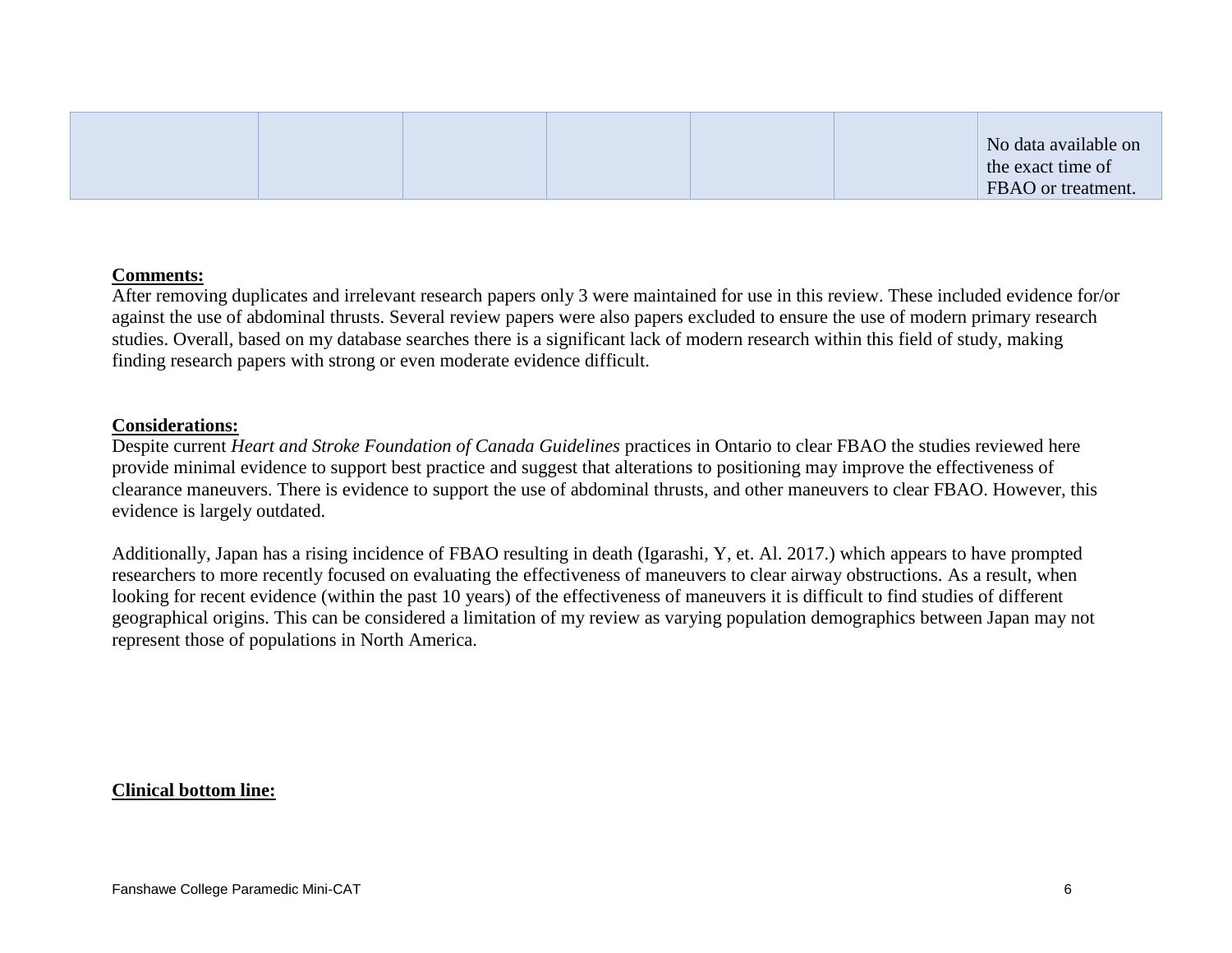The consensus between reviews is early prehospital intervention by bystander or medical personnel. Airways obstructions that are cleared faster will have less adverse outcomes and higher rates of survival. As a result, I would not change current practice based on the evidence above. However, this area does require more research to determine the exact effectiveness of abdominal thrust maneuvers and how altering those maneuvers (i.e., position changes) may improve their effectiveness. It also highlights the importance of individuals to attempt self administered maneuvers when an unwitnessed incident occurs.

### **References:**

- Ichikawa, M., Oishi, S., Mochizuki, K., Nitta, K., Okamoto, K., & Imamura, H. (2017). Influence of body position during Heimlich maneuver to relieve supralaryngeal obstruction: a manikin study. *Acute Medicine & Surgery*, *4*(4), 418–425. https://doi.org/10.1002/ams2.297
- Igarashi, Y., Yokobori, S., Yoshino, Y., Masuno, T., Miyauchi, M., & Yokota, H. (2017). Prehospital removal improves neurological outcomes in elderly patient with foreign body airway obstruction. *American Journal of Emergency Medicine*, *35*(10), 1396–1399. https://doi.org/10.1016/j.ajem.2017.04.016
- Ministry of Health. (2021). *Basic Life Support Patient Care Standards v 3.3* (Issue January). http://www.lhsc.on.ca/About\_Us/Base\_Hospital\_Program/Medical\_Directives/AdvancedLifeSupportPatientCareStandardsVersio n3.3.pdf%5Cnpapers3://publication/uuid/F3CB3BBC-CC52-497F-BB35-9BBD54773BCA
- Pavitt, M. J., Swanton, L. L., Hind, M., Apps, M., Polkey, M. I., Green, M., & Hopkinson, N. S. (2017). Choking on a foreign body: A physiological study of the effectiveness of abdominal thrust manoeuvres to increase thoracic pressure. *Thorax*, *72*(6), 576–578. https://doi.org/10.1136/thoraxjnl-2016-209540

### **Appendix:**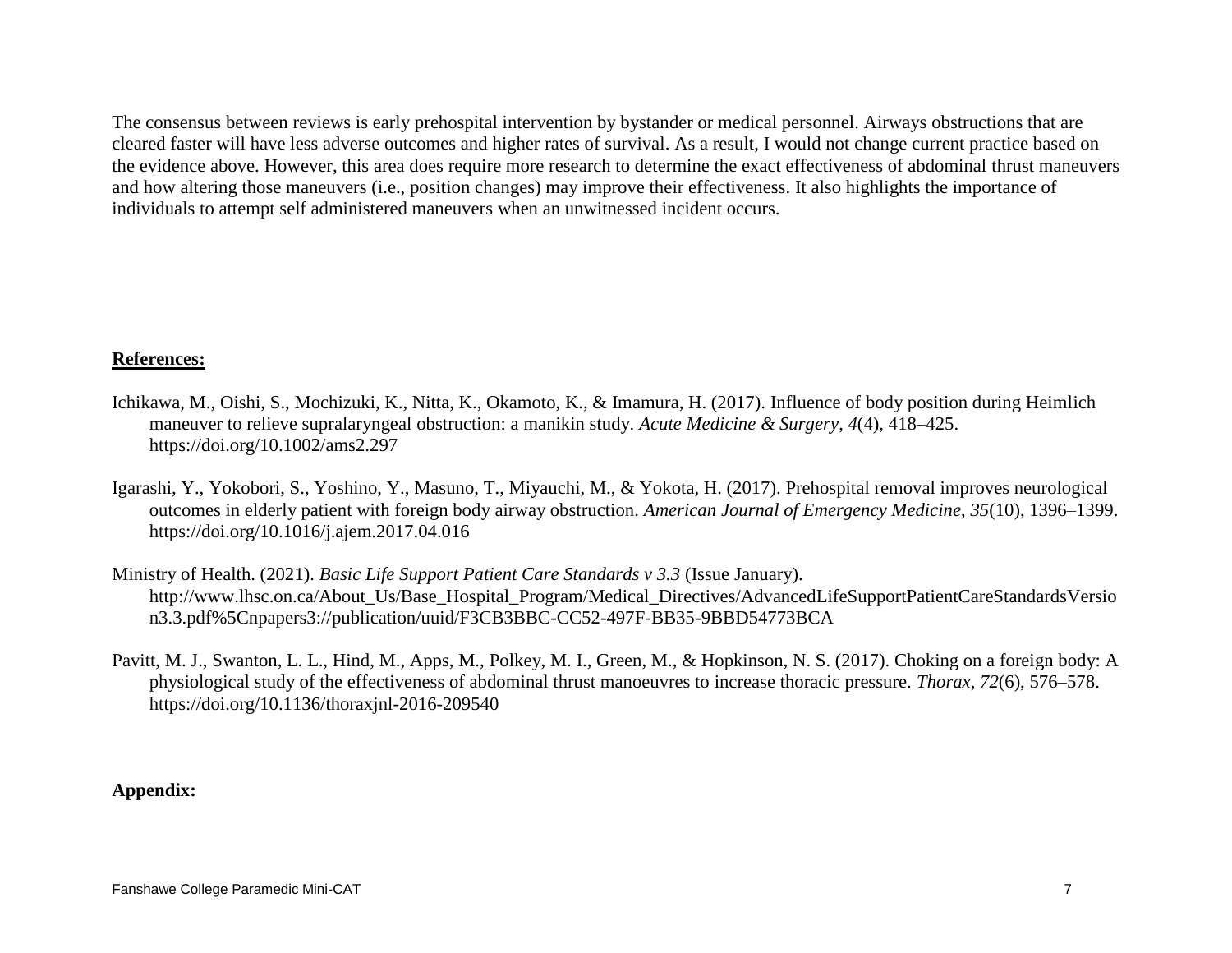

|            |                                                                                                                                                                                                                                                                                              |                                                                                                                                                           |                                                                                                  | Friday, February 26, 2021 12:15:14 PM |
|------------|----------------------------------------------------------------------------------------------------------------------------------------------------------------------------------------------------------------------------------------------------------------------------------------------|-----------------------------------------------------------------------------------------------------------------------------------------------------------|--------------------------------------------------------------------------------------------------|---------------------------------------|
|            | Query                                                                                                                                                                                                                                                                                        | <b>Limiters/Expanders</b>                                                                                                                                 | <b>Last Run Via</b>                                                                              | <b>Results</b>                        |
| S69        | TI foreign body airway obstruction OR TI FBAO OR TI Choking OR TI foreign<br>body airway OR TI airway obstruction AND TI abdominal thrust OR TI<br>abdominal thrust maneuver OR TI heimlich OR TI heimlich maneuver AND TI<br>(effectiveness or efficacy or effective or success or outcome) | Limiters - Published Date: 20110101-20211231: Peer Reviewed: Research<br><b>Article</b><br>Narrow by Language: - english<br>Search modes - Boolean/Phrase | Interface - EBSCOhost Research Databases<br>Search Screen - Advanced Search<br>Database - CINAHL | 49                                    |
| <b>S68</b> | TI foreign body airway obstruction OR TI FBAO OR TI Choking OR TI foreign<br>body airway OR TI airway obstruction AND TI abdominal thrust OR TI<br>abdominal thrust maneuver OR TI heimlich OR TI heimlich maneuver AND TI<br>(effectiveness or efficacy or effective or success or outcome) | Limiters - Published Date: 20110101-20211231: Peer Reviewed: Research<br>Article<br>Search modes - Boolean/Phrase                                         | Interface - FBSCOhost Research Databases<br>Search Screen - Advanced Search<br>Database - CINAHL | 50                                    |
| <b>S67</b> | TI foreign body airway obstruction OR TI FBAO OR TI Choking OR TI foreign                                                                                                                                                                                                                    | Limiters - Published Date: 20110101-20211231; English Language; Peer                                                                                      | Interface - EBSCOhost Research Databases                                                         | 169                                   |
|            | body airway OR TI airway obstruction AND TI abdominal thrust OR TI<br>abdominal thrust maneuver OR TI heimlich OR TI heimlich maneuver AND TI Search modes - Boolean/Phrase<br>(effectiveness or efficacy or effective or success or outcome)                                                | Reviewed                                                                                                                                                  | Search Screen - Advanced Search<br>Database - CINAHL                                             |                                       |
| <b>S66</b> | TI foreign body airway obstruction OR TI FBAO OR TI Choking OR TI foreign<br>body airway OR 11 airway obstruction AND 11 abdominal thrust OR 11<br>abdominal thrust maneuver OR TI heimlich OR TI heimlich maneuver AND TI<br>(effectiveness or efficacy or effective or success or outcome) | Limiters - Published Date: 20110101-20211231: Peer Reviewed<br>Search modes - Boolean/Phrase                                                              | Interface - EBSCOhost Research Databases<br>search screen - Advanced search<br>Database - CINAHL | 172                                   |
| <b>S65</b> | foreign body airway obstruction OR FBAO OR Choking OR foreign body<br>airway OR airway obstruction AND abdominal thrust OR abdominal thrust<br>maneuver OR heimlich OR TI heimlich maneuver AND (effectiveness or<br>efficacy or effective or success or outcome )                           | Limiters - Published Date: 20110101-20211231; Peer Reviewed<br>Search modes - Boolean/Phrase                                                              | Interface - EBSCOhost Research Databases<br>Search Screen - Advanced Search<br>Database - CINAHL | 620                                   |
| <b>S64</b> | foreign body airway obstruction OR FBAO OR Choking OR foreign body<br>airway OR airway obstruction AND abdominal thrust OR abdominal thrust<br>maneuver OR heimlich OR MH heimlich maneuver AND (effectiveness or<br>efficacy or effective or success or outcome )                           | Limiters - Published Date: 20110101-20211231: Peer Reviewed<br>Search modes - Boolean/Phrase                                                              | Interface - EBSCOhost Research Databases<br>Search Screen - Advanced Search<br>Database - CINAHL | 620                                   |
| <b>S63</b> | foreign body airway obstruction OR FBAO OR Choking OR foreign body<br>airway OR airway obstruction AND abdominal thrust OR abdominal thrust<br>maneuver OR heimlich OR MW heimlich maneuver AND (effectiveness or<br>efficacy or effective or success or outcome )                           | Limiters - Published Date: 20110101-20211231: Peer Reviewed<br>Search modes - Boolean/Phrase                                                              | Interface - EBSCOhost Research Databases<br>Search Screen - Advanced Search<br>Database - CINAHL | 620                                   |
| <b>S62</b> | foreign body airway obstruction OR FBAO OR Choking OR foreign body<br>airway OR airway obstruction AND abdominal thrust OR abdominal thrust<br>maneuver OR heimlich OR SU heimlich maneuver AND (effectiveness or<br>efficacy or effective or success or outcome )                           | Limiters - Published Date: 20110101-20211231: Peer Reviewed<br>Search modes - Boolean/Phrase                                                              | Interface - EBSCOhost Research Databases<br>Search Screen - Advanced Search<br>Database - CINAHL | 620                                   |
| <b>S61</b> | foreign body airway obstruction OR FBAO OR Choking OR foreign body<br>airway OR airway obstruction AND abdominal thrust OR abdominal thrust<br>maneuver OR heimlich OR heimlich maneuver AND (effectiveness or<br>efficacy or effective or success or outcome)                               | Limiters - Published Date: 20110101-20211231: Peer Reviewed<br>Narrow by Language: - english<br>Search modes - Boolean/Phrase                             | Interface - EBSCOhost Research Databases<br>Search Screen - Advanced Search<br>Database - CINAHL | 598                                   |
| S60        | foreign body airway obstruction OR FBAO OR Choking OR foreign body<br>airway OR airway obstruction AND abdominal thrust OR abdominal thrust<br>maneuver OR heimlich OR heimlich maneuver AND (effectiveness or                                                                               | Limiters - Published Date: 20110101-20211231; Peer Reviewed<br>Search modes - Boolean/Phrase                                                              | Interface - EBSCOhost Research Databases<br>Search Screen - Advanced Search<br>Database - CINAHL | 620                                   |

*Figure 1. CINAHL Search*

í